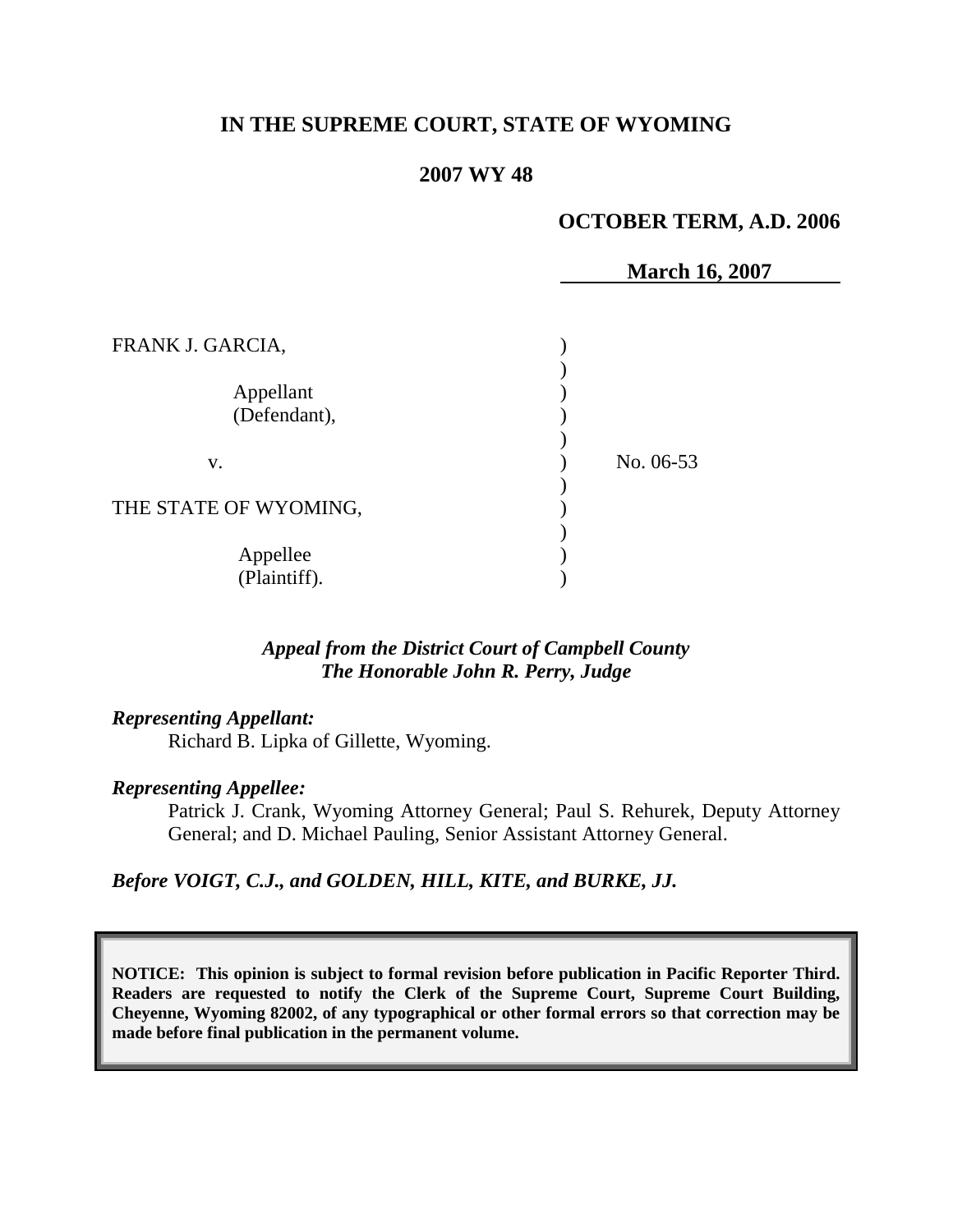## **VOIGT, Chief Justice.**

[¶1] Appellant, Frank J. Garcia, pled guilty to murder and conspiracy to commit aggravated robbery and was sentenced to consecutive sentences of life and twenty to twenty-five years in prison, respectively, for those crimes. He appeals his sentence on the basis that the trial court, in sentencing him, considered facts not proven beyond a reasonable doubt to a jury. We affirm.

## **ISSUE**

[¶2] Did the district court err when it found that Appellant's sentence was not illegal and therefore not subject to correction under W.R.Cr.P.  $35(a)$ , where the sentencing court considered Appellant's drug and alcohol abuse, work history, and the nature of the crimes committed, in pronouncing sentence?

## **FACTS**

[¶3] The facts underlying Appellant's plea and sentence in this case are not determinative and are set forth at length in our decision regarding Appellant's first appeal, *Garcia v. State*, 774 P.2d 623 (Wyo. 1989). We will not restate those facts in detail here.

[¶4] Appellant was charged with two counts of first-degree murder and one count of conspiracy to commit aggravated robbery. Appellant testified to participating in the robbery and murder of Kathleen and Robert Bernard at his change of plea hearing. In exchange for the State's agreement to dismiss one of the murder charges and not to seek the death penalty, Appellant pled guilty to the murder of Kathleen Bernard and to conspiracy to commit aggravated robbery. The district court held a sentencing hearing at which Appellant acknowledged receipt of the sentencing report, a psychological evaluation, and a social summary that the district court had ordered for use in sentencing. Appellant did not object or make any additions or corrections to those documents at the hearing. Appellant was sentenced to life in prison for the murder of Kathleen Bernard and twenty to twenty-five years for conspiracy to commit aggravated robbery, with the sentences to run consecutively. In the course of sentencing Appellant, the trial court set forth the following:

Rule 35(a) states: "(a) *Correction*. — The court may correct an illegal sentence at any time. Additionally the court may correct, reduce, or modify a sentence within the time and in the manner provided herein for the reduction of sentence."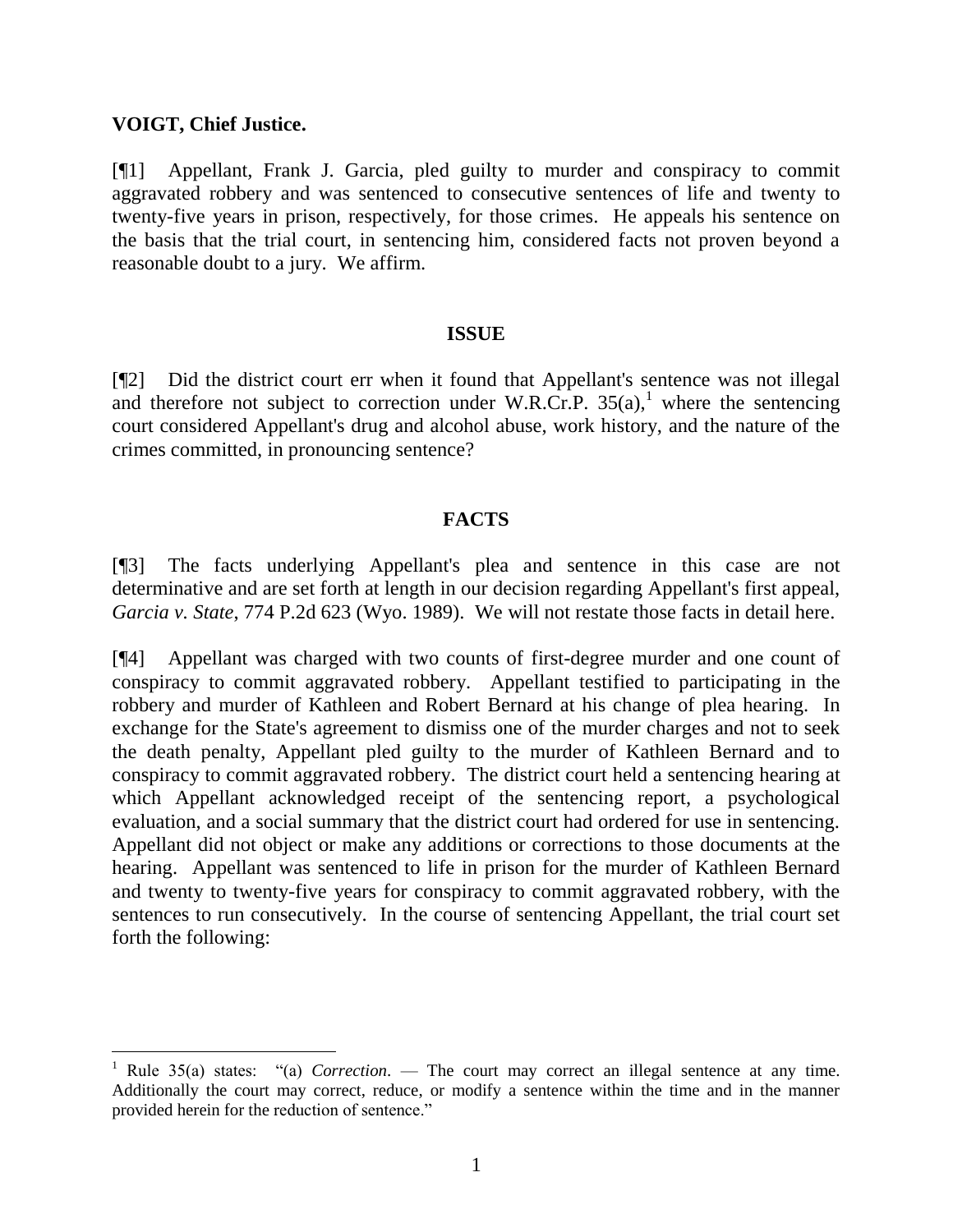Mr. Garcia, I have considered your presentence report.

I've considered the letters from the psychologist and social worker.

I have considered your substantial criminal record. Besides the incarceration at the Boys' School that was mentioned before, I note several assault and batteries, DWI's, disorderly conducts, a host of prior convictions.

I have considered your history of violence. I've considered your drug and alcohol abuse, your sporadic work history.

And I have considered the especially heinous nature of this offense. It was a senseless and brutal killing. And it was, as all killings must be, committed for no good reason.

For those reasons, it is the order of this court that with regard to Count I, the first degree murder, that you be sentenced to a term of the rest of your natural life in the Wyoming State Penitentiary, and for the conviction in Count III of conspiracy to commit aggravated robbery you are to receive a punishment of not less than twenty nor more than twenty-five years in the Wyoming State Penitentiary.

[¶5] Appellant filed an immediate appeal asserting that his sentence violated the double jeopardy clauses of the Wyoming and United States constitutions because the district court should have merged his crimes for sentencing. This Court affirmed the judgment and sentence in *Garcia v. State*, 774 P.2d 623 (Wyo. 1989).

[¶6] On January 9, 2006, Appellant filed Petitioner's Motion to Correct Illegal Sentence Pursuant to Wyoming Rule of Criminal Procedure 35. The district court denied the motion in an order dated January 26, 2006. This appeal followed.

## **STANDARD OF REVIEW**

[¶7] The parties agree that this review of a motion to correct illegal sentence involves questions of constitutional law, which we review *de novo*. *Strickland v. State*, 2004 WY 91, ¶ 40, 94 P.3d 1034, 1051 (Wyo. 2005).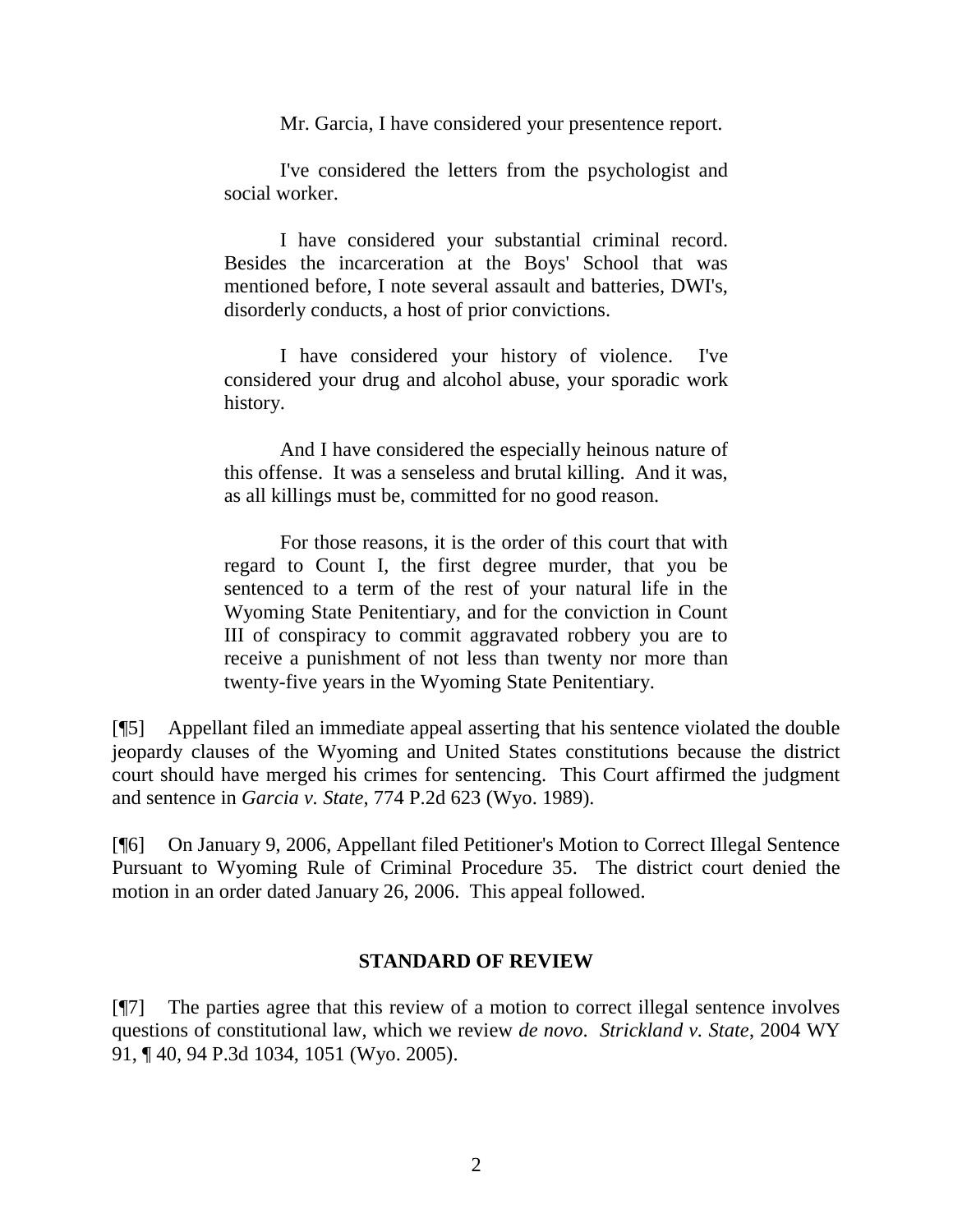An illegal sentence is one that exceeds statutory limits, imposes multiple terms of imprisonment for the same offense, or otherwise violates constitutions or the law. The determination of whether a sentence is illegal is made by reference to the authorizing statute or applicable constitutional provisions and is, therefore, a matter of statutory interpretation. Interpretation of statutes is a question of law, which we review de novo.

*Brown v. State*, 2004 WY 119, ¶ 7, 99 P.3d 489, 491 (Wyo. 2004) (citations omitted).

## **DISCUSSION**

[¶8] Appellant claims that his sentence offends constitutional precepts because the sentencing court considered factors that were not proven to a jury beyond a reasonable doubt. Specifically, Appellant attacks the district court's reference to his history of drug and alcohol abuse, his work history, and the heinous nature of the crime, at sentencing. Appellant relies on the United States Supreme Court's rulings in *Apprendi v. New Jersey*, 530 U.S. 466, 120 S.Ct. 2348, 147 L.Ed.2d 435 (2000) and *Blakely v. Washington*, 542 U.S. 296, 124 S.Ct. 2531, 159 L.Ed.2d 403 (2004), and subsequent cases for support.

[¶9] We have discussed this line of cases as it relates to Wyoming's sentencing structure in several of our previous decisions. In *Gould v. State*, 2006 WY 157, ¶ 23, 151 P.3d 261, 267 (Wyo. 2006) we stated:

> Appellants were sentenced in accordance with Wyoming's indeterminate sentencing statute, Wyo. Stat. Ann. § 7-13-201 (LexisNexis 2005) . . . and their individual sentences fell within the statutory maximums set out for their crimes. Consequently, in accordance with our rulings in *Janssen* and *Smith*, there was no obvious violation of the constitutional principles discussed in *Apprendi* and *Blakely*.

[¶10] We summarized the holding of the United States Supreme Court in *Apprendi* and its progeny in *Janssen v. State*, 2005 WY 123, ¶ 21, 120 P.3d 1006, 1011-12 (Wyo.  $2005$ :

> In *Apprendi*, the United States Supreme Court held that, "[o]ther than the fact of a prior conviction, any fact that increases the penalty for a crime *beyond the prescribed statutory maximum* must be submitted to a jury, and proved beyond a reasonable doubt." *Apprendi*, 530 U.S. at 490, 12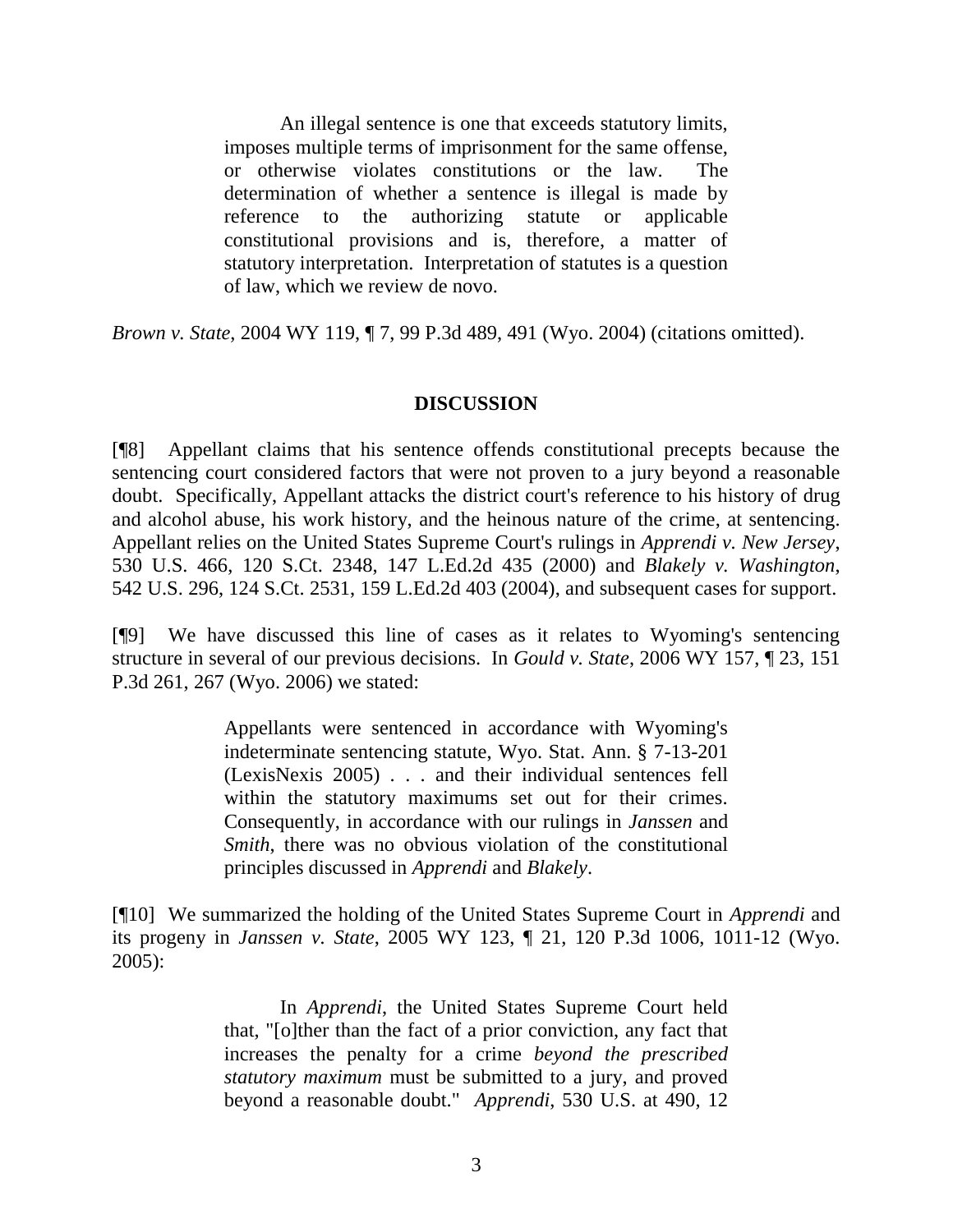S.Ct. at 2362 (emphasis added). Mr. Janssen's sentence was *within* the statutory maximum of 60 months. *Apprendi* does not support his claim. The *Blakely* decision involved a determinate sentencing structure. *Blakely*, 542 U.S. at 300, 124 S.Ct. at 2535. Mr. Janssen was not sentenced pursuant to a determinate sentencing scheme, making *Blakely* inapplicable to his case. Indeed, *Blakely* recognized that indeterminate sentencing does not infringe on the province of the jury. *Id*. at 308, 124 S.Ct. at 2540. Under *Apprendi* and its progeny, the district court was free, in the exercise of its sentencing discretion, to consider factors relating to Mr. Janssen and his crimes in imposing an appropriate sentence within the statutory range. *Smith v. State*, 2005 WY 113, ¶ 37, 119 P.3d 411 (Wyo.2005).

[¶11] In *Smith*, we discussed some of the very issues Appellant attempts to raise in this appeal.

> But, because it is clear that Smith misunderstands *Apprendi* and *Blakely*, as the state explains, we shall briefly comment. In *Apprendi*, the Supreme Court noted that any fact which permits a trial court to exceed the maximum penalty set out in the standard sentencing category for a given offense–and to therefore place a defendant in a more severe category–was much like an element of the offense, requiring proof beyond a reasonable doubt. Accordingly, the Court held that, "[o]ther than the fact of a prior conviction, any fact that increases the penalty for a crime beyond the prescribed statutory maximum must be submitted to a jury, and proved beyond a reasonable doubt." The *Apprendi* Court drew a distinction, however, between a trial court impermissibly finding facts which place a defendant in a more severe sentencing category, and its exercise of discretion in imposing a sentence within the range permitted by a sentencing category whose use is supported by a jury verdict. With respect to the latter, the Court emphasized that sentencing judges were still free to exercise their traditional discretion in considering various facts relating to the crime and the offender in imposing sentence within the prescribed statutory limits. In *Blakely*, the Court did no more than apply *Apprendi* to a sentence which departed from the standard sentencing range for the charged offense based on the trial court's finding of a fact that justified the departure, but which was not admitted by the defendant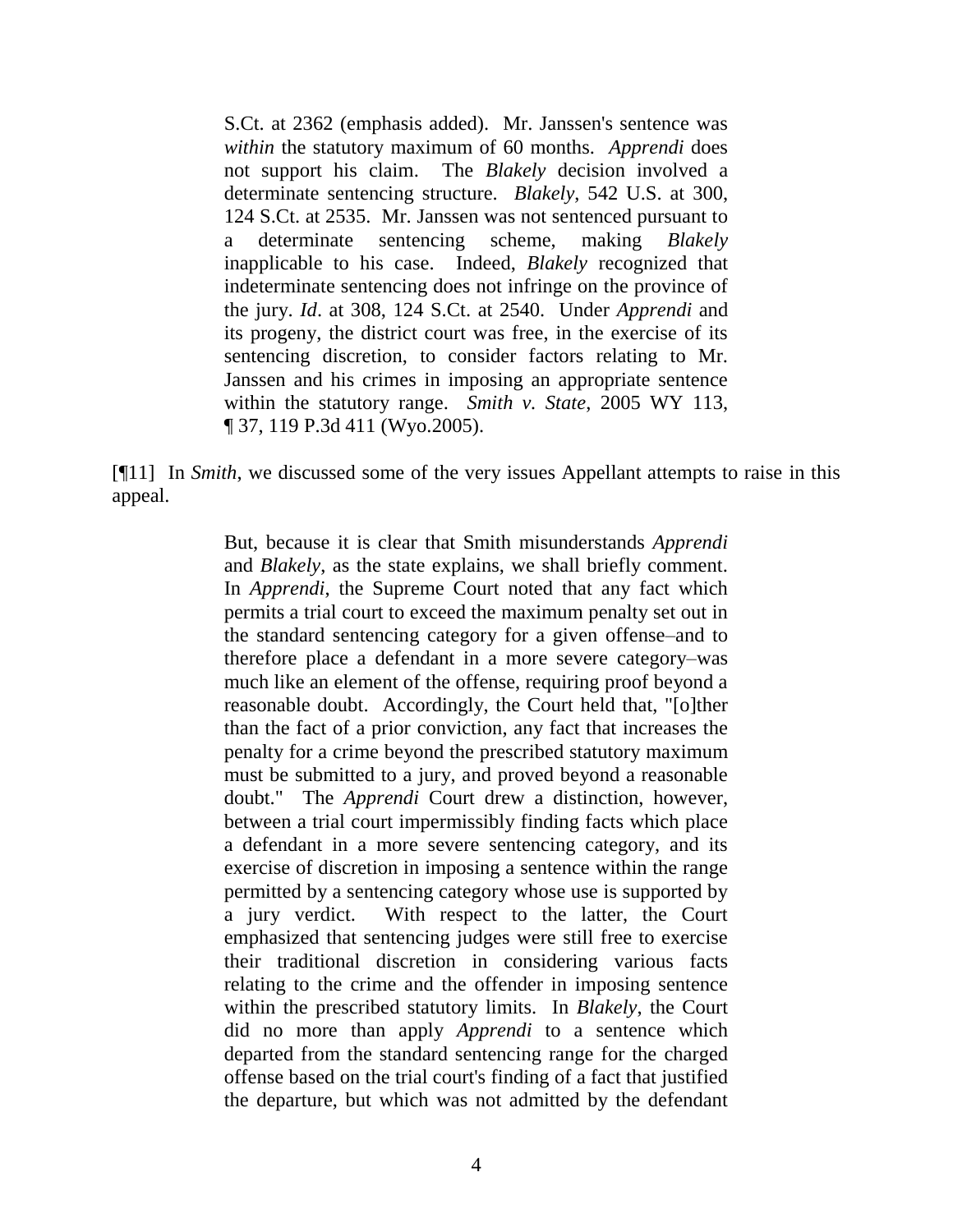when he entered his guilty plea. In the present case, the jury verdict on each count established all the facts necessary for the trial court to sentence Smith, as it did, according to the standard statutory sentencing range for each of the charged crimes. Under *Apprendi* and its progeny, the trial court was further free, in the exercise of its sentencing discretion, to consider victim impact statements, the PSI and other factors relating to Smith and his crimes in imposing an appropriate sentence within that statutory range.

*Smith*, 2005 WY 113, ¶ 37, 119 P.3d at 422 (citations omitted).

[¶12] Appellant pled guilty to first-degree murder. Under Wyoming law, murder carries a minimum sentence of life in prison and a maximum penalty of death.<sup>2</sup> Wyo. Stat. Ann. § 6-2-101 (LexisNexis 2005). Appellant was sentenced to life in prison. He was, therefore, sentenced within the statutory range for the crime of murder.

[¶13] Appellant also pled guilty to conspiracy to commit aggravated robbery. The crime of conspiracy carries the same penalty as the most serious offense to which the conspiracy relates. Wyo. Stat. Ann. § 6-1-304 (LexisNexis 2005). The punishment for aggravated robbery carries a statutory range of between five and twenty-five years. Wyo. Stat. Ann. § 6-2-401(c) (LexisNexis 2005). Appellant was sentenced to a minimum of twenty and a maximum of twenty-five years. His sentence on that count was also within the statutorily required range.

[¶14] *Apprendi* and its progeny do not affect the legality of Appellant's sentences because both sentences fell within the prescribed statutory maximum terms for each of the crimes to which he pled guilty. Appellant was sentenced under Wyoming's indeterminate sentencing statute and his sentences did not involve judicial fact finding that increased either sentence beyond the statutory maximum for the crimes he committed. When a defendant pleads guilty, he immediately exposes himself to criminal liability up to, and including, the maximum sentence for each of his crimes. $3$  The conviction itself triggers the availability of all penalties enumerated in the applicable criminal statue. Because no additional fact-finding is necessary in order for a judge to impose the maximum sentence, *Apprendi* and its progeny have no application to cases such as this, where a sentence does not exceed the maximum penalty permitted under the statute.

 $\overline{a}$ 

 $2$  The substantive criminal statutes at issue have not changed materially since Appellant's sentencing in 1987.

<sup>&</sup>lt;sup>3</sup> In this case, Appellant's plea bargain included an agreement that the State would not seek the death penalty for the murder conviction.